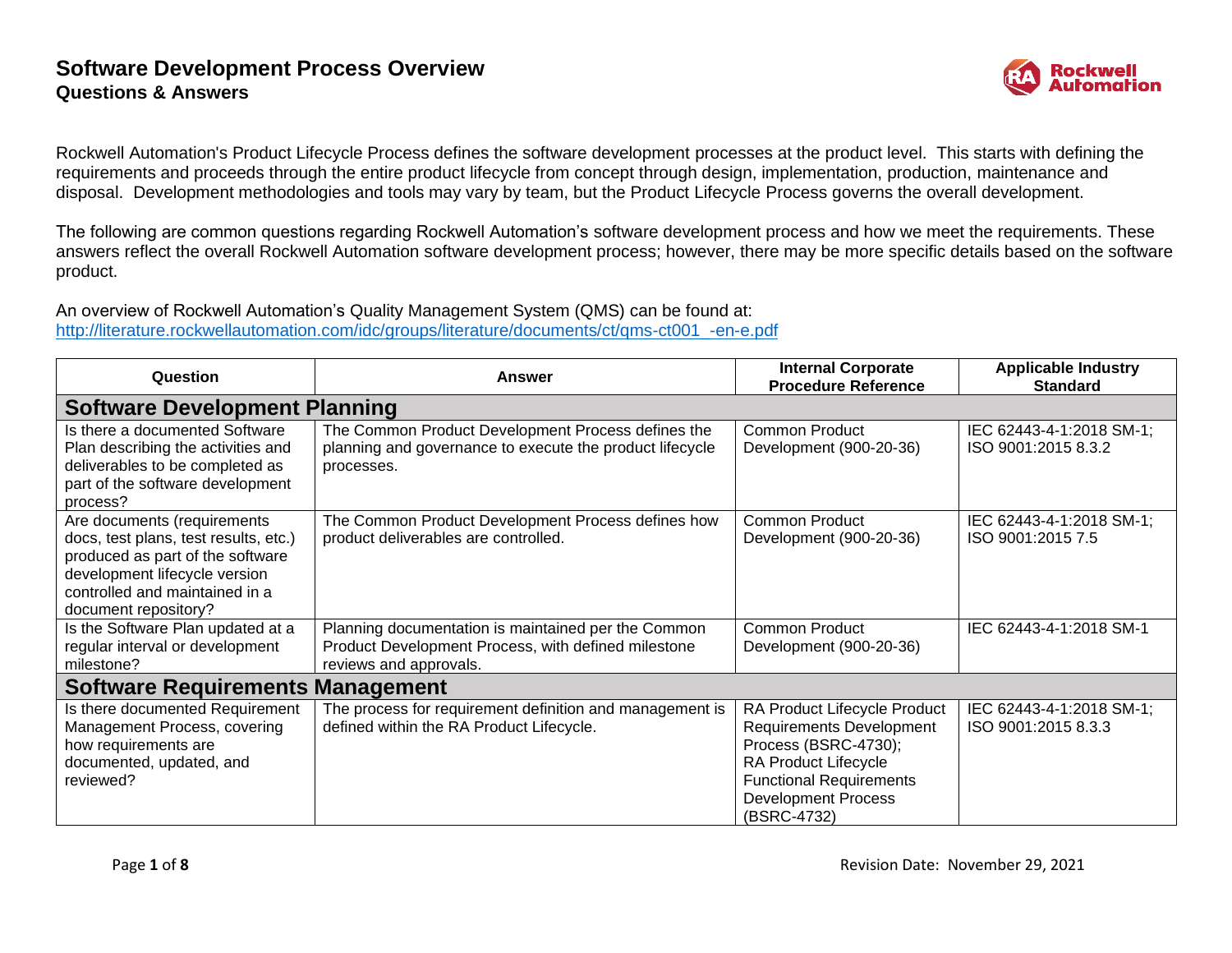

| Are software requirements defined<br>and traced from higher level<br>product or business level<br>requirements?                                                                                 | Product and functional requirements are defined per the<br>RA Product Lifecycle. Traceability requirements are<br>defined within the process. Methods and tools used for<br>traceability may vary by team. | RA Product Lifecycle Product<br><b>Requirements Development</b><br>Process (BSRC-4730);<br><b>RA Product Lifecycle</b><br><b>Functional Requirements</b><br><b>Development Process</b><br>(BSRC-4732) | IEC 62443-4-1:2018 SM-1                         |
|-------------------------------------------------------------------------------------------------------------------------------------------------------------------------------------------------|------------------------------------------------------------------------------------------------------------------------------------------------------------------------------------------------------------|-------------------------------------------------------------------------------------------------------------------------------------------------------------------------------------------------------|-------------------------------------------------|
| Are different types of software<br>requirements defined based on the<br>software product(s) being<br>developed (functional, interface,<br>environment, usability, user<br>documentation, etc.)? | Product and functional requirements are defined per the<br>RA Product Lifecycle. The process encompasses various<br>requirement categories that are considered as part of<br>requirement development.      | RA Product Lifecycle Product<br><b>Requirements Development</b><br>Process (BSRC-4730);<br>RA Product Lifecycle<br><b>Functional Requirements</b><br><b>Development Process</b><br>(BSRC-4732)        | IEC 62443-4-1:2018 SR-3;<br>ISO 9001:2015 8.3.3 |
| Are security requirements defined<br>for software products?                                                                                                                                     | Product and functional requirements are defined per the<br>RA Product Lifecycle. The process encompasses the<br>definition of security requirements.                                                       | RA Product Lifecycle Product<br><b>Requirements Development</b><br>Process (BSRC-4730);<br>RA Product Lifecycle<br><b>Functional Requirements</b><br><b>Development Process</b><br>(BSRC-4732)        | IEC 62443-4-1:2018 SR-3                         |
| Are software requirements formally<br>reviewed?                                                                                                                                                 | Product and functional requirements are reviewed per the<br>RA Product Lifecycle Review Process.                                                                                                           | RA Product Lifecycle Review<br>Process (BSRC-4729)                                                                                                                                                    | IEC 62443-4-1:2018 SR-5                         |
| <b>Software Architecture &amp; Design</b>                                                                                                                                                       |                                                                                                                                                                                                            |                                                                                                                                                                                                       |                                                 |
| Is there a documented Software<br>Design Process including how<br>software design is documented,<br>updated, and reviewed?                                                                      | The process for design definition and management is<br>defined within the RA Product Lifecycle.                                                                                                            | RA Product Lifecycle Design<br>Process (BSRC-4733)                                                                                                                                                    | IEC 62443-4-1:2018 SM-1;<br>ISO 9001:2015 8.3.4 |
| Is the software architecture<br>documented, including the<br>interfaces between software items<br>and external components?                                                                      | Software architecture is defined per the RA Product<br>Lifecycle. Various layers of design are defined within the<br>process.                                                                              | RA Product Lifecycle Design<br>Process (BSRC-4733)                                                                                                                                                    | IEC 62443-4-1:2018 SD-1;<br>ISO 9001:2015 8.3.4 |
| Is the detailed design documented<br>for each software unit, including all<br>interfaces?                                                                                                       | Software design is defined per the RA Product Lifecycle.<br>Various layers of design are defined within the process.<br>Methods and tools used for documenting detailed design<br>may vary by team.        | RA Product Lifecycle Design<br>Process (BSRC-4733)                                                                                                                                                    | IEC 62443-4-1:2018 SD-1;<br>ISO 9001:2015 8.3.4 |
| Is the software design formally<br>reviewed?                                                                                                                                                    | Design artifacts are reviewed per the RA Product Lifecycle<br>Review Process.                                                                                                                              | RA Product Lifecycle Review<br>Process (BSRC-4729)                                                                                                                                                    | IEC 62443-4-1:2018 SD-3;<br>ISO 9001:2015 8.3.4 |
| <b>Software Implementation</b>                                                                                                                                                                  |                                                                                                                                                                                                            |                                                                                                                                                                                                       |                                                 |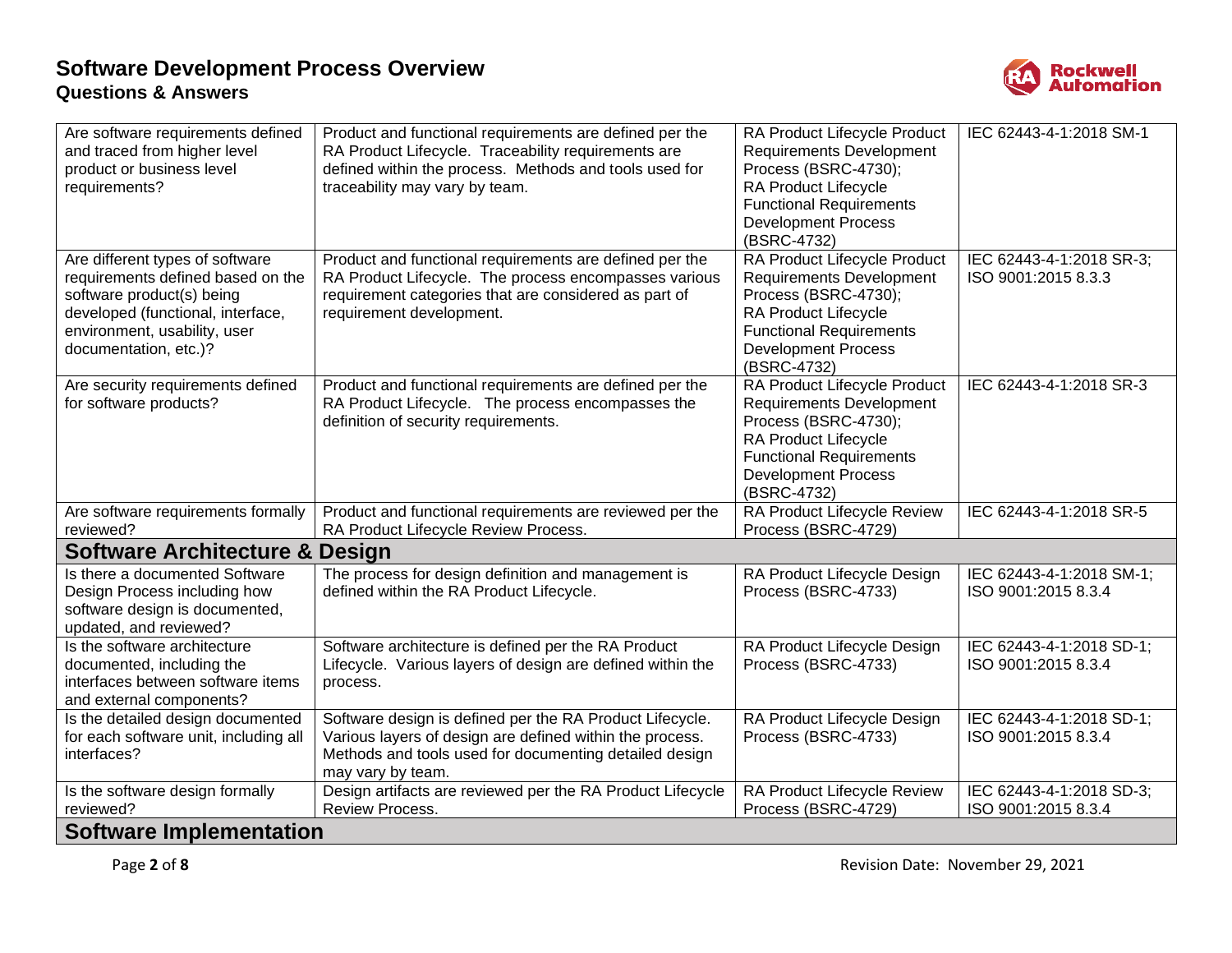

| Is there a documented Software<br>Implementation process, including<br>how software is developed,<br>reviewed and standards applied? | Software is implemented per the RA Product Lifecycle<br>Implementation Process, which defines coding practices,<br>source code control and review. Reviews are conducted<br>per the RA Product Lifecycle Review Process.                                                                                                                                                                                                                                                                          | RA Product Lifecycle<br><b>Implementation Process</b><br>(BSRC-4737);<br>RA Product Lifecycle Review<br>Process (BSRC-4729)              | IEC 62443-4-1:2018 SM-1;<br>ISO 9001:2015 8.3.4                                                                 |
|--------------------------------------------------------------------------------------------------------------------------------------|---------------------------------------------------------------------------------------------------------------------------------------------------------------------------------------------------------------------------------------------------------------------------------------------------------------------------------------------------------------------------------------------------------------------------------------------------------------------------------------------------|------------------------------------------------------------------------------------------------------------------------------------------|-----------------------------------------------------------------------------------------------------------------|
| What best practices are utilized in<br>developing your software<br>products?                                                         | A variety of engineering best practices are utilized by our<br>teams to improve code quality, including, but not limited<br>to, continuous integration, coding standards, peer/code<br>reviews, static analysis, code coverage metrics,<br>traceability, and automated testing. Individual job aids<br>exist (where applicable) that will only be shared under<br>NDA.                                                                                                                            | Individual job aids exist<br>(where applicable) that will<br>only be shared under NDA.                                                   | IEC 62443-4-1:2018 SI-1;<br>IEC 62443-4-1:2018 SI-2                                                             |
| <b>Software Testing</b>                                                                                                              |                                                                                                                                                                                                                                                                                                                                                                                                                                                                                                   |                                                                                                                                          |                                                                                                                 |
| Is there a documented Software<br>Testing Process including how<br>software tests are documented,<br>updated, and reviewed?          | The software testing process is defined within the RA<br>Product Lifecycle.                                                                                                                                                                                                                                                                                                                                                                                                                       | RA Product Lifecycle<br>Verification and Validation<br>Process (BSRC-4837)                                                               | IEC 62443-4-1:2018 SM-1;<br>ISO 9001:2015 8.3.4                                                                 |
| Are software test plans and test<br>results formally documented and<br>reviewed?                                                     | Test plans and results are created per the RA Product<br>Lifecycle Verification and Validation Process. Test<br>artifacts are reviewed per the RA Product Lifecycle<br><b>Review Process.</b>                                                                                                                                                                                                                                                                                                     | <b>RA Product Lifecycle</b><br>Verification and Validation<br>Process (BSRC-4837);<br>RA Product Lifecycle Review<br>Process (BSRC-4729) | IEC 62443-4-1:2018 SVV-1;<br>ISO 9001:2015 8.3.4                                                                |
| What levels/types of tests are<br>completed on your products?                                                                        | Engineering teams assess and define which testing<br>activities are required for a specific product within the test<br>plan. Test plans are developed per the RA Product<br>Lifecycle Verification and Validation Process. The<br>process defines various testing types that are considered<br>as part of test definition. Planned testing can include, but<br>is not limited to, unit, integration, functional, stress,<br>performance, security, safety, beta, exploratory,<br>regression, etc. | RA Product Lifecycle<br>Verification and Validation<br>Process (BSRC-4837)                                                               | IEC 62443-4-1:2018 SVV-1;<br>IEC 62443-4-1:2018 SVV-2;<br>IEC 62443-4-1:2018 SVV-3;<br>IEC 62443-4-1:2018 SVV-4 |
| Are anomalies discovered during<br>test formally documented?                                                                         | Anomalies discovered during testing activities are<br>documented per the RA Product Lifecycle Verification and<br>Validation Process. Documented anomalies are managed<br>per the Anomaly Management Procedure.                                                                                                                                                                                                                                                                                   | <b>RA Product Lifecycle</b><br>Verification and Validation<br>Process (BSRC-4837);<br>Anomaly Management<br>Procedure (BSRC-5515)        | IEC 62443-4-1:2018 DM-1                                                                                         |
| <b>Software Release</b>                                                                                                              |                                                                                                                                                                                                                                                                                                                                                                                                                                                                                                   |                                                                                                                                          |                                                                                                                 |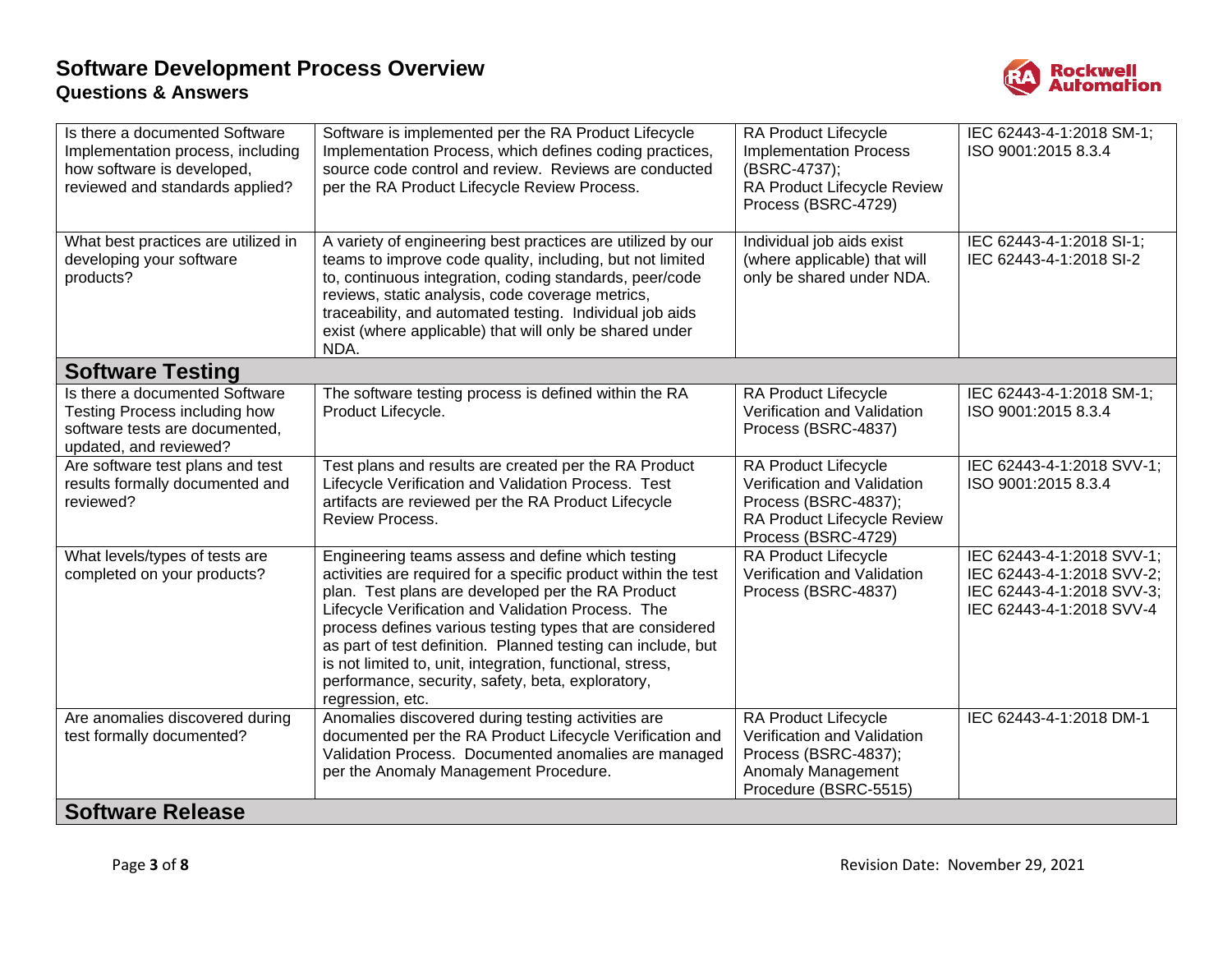

| Is there a documented Software<br>Release Process including the<br>identification of what needs to be<br>completed prior to release (testing<br>completion, defect closure, etc.)? | Software is released per the RA Product Lifecycle<br>Release Process.                                                                                                        | RA Product Lifecycle Release<br>Process (BSRC-4742)                              | IEC 62443-4-1:2018 SM-11;<br>ISO 9001:2015 8.6                                                                                      |
|------------------------------------------------------------------------------------------------------------------------------------------------------------------------------------|------------------------------------------------------------------------------------------------------------------------------------------------------------------------------|----------------------------------------------------------------------------------|-------------------------------------------------------------------------------------------------------------------------------------|
| Are release notes formally<br>documented and reviewed?                                                                                                                             | Release notes are generated per the Requirements and<br>Guidelines for Release Notes Content procedure (900-20-<br>66).                                                      | <b>Requirements and Guidelines</b><br>for Release Notes Content<br>$(900-20-66)$ | ISO 9001:2015 8.6                                                                                                                   |
| Do release notes include known<br>anomalies for the version being<br>released?                                                                                                     | The Requirements and Guidelines for Release Notes<br>Content procedure (900-20-66) requires the inclusion of<br>known anomalies in release notes.                            | <b>Requirements and Guidelines</b><br>for Release Notes Content<br>$(900-20-66)$ | IEC 62443-4-1:2018 DM-5                                                                                                             |
| Is user documentation provided<br>with each release of the<br>product(s)?                                                                                                          | User information can be found in Rockwell Automation's<br>literature library:<br>https://www.rockwellautomation.com/global/literature-<br>library/overview.page              | RA Product Lifecycle Release<br>Process (BSRC-4742)                              | IEC 62443-4-1:2018 SG-1                                                                                                             |
| <b>Software Patch Management</b>                                                                                                                                                   |                                                                                                                                                                              |                                                                                  |                                                                                                                                     |
| Is there a documented process for<br>managing and releasing software<br>patches?                                                                                                   | The process for managing software changes/patches is<br>defined in our Product Change Management procedure.                                                                  | Product Change<br>Management (I2O-04-04)                                         | IEC 62443-4-1:2018 SUM-1;<br>ISO 9001:2015 8.3.6                                                                                    |
| Do you provide installation notes,<br>procedures, and guidance to apply<br>patches?                                                                                                | Release notes and supporting documentation are<br>generated and provided to customers per Rockwell's<br>process.                                                             | <b>Requirements and Guidelines</b><br>for Release Notes Content<br>$(900-20-66)$ | IEC 62443-4-1:2018 SUM-2;<br>IEC 62443-4-1:2018 SUM-3;<br>ISO 9001:2015 8.6                                                         |
| Do you provide a secure patch<br>download process?                                                                                                                                 | Patches are provided for secure download via Rockwell<br>Automation's Download Center:<br>https://www.rockwellautomation.com/en_NA/support/down<br>load-center/overview.page | Product Change<br>Management (I2O-04-04)                                         | IEC 62443-4-1:2018 SUM-4                                                                                                            |
| <b>Software Anomaly Management</b>                                                                                                                                                 |                                                                                                                                                                              |                                                                                  |                                                                                                                                     |
| Is there a documented process for<br>receiving, documenting,<br>evaluating, and resolving customer<br>feedback and anomalies identified<br>by customers?                           | Corporate procedures provide guidance for reviewing and<br>assessing post-release anomalies.                                                                                 | Assessment of Post Release<br>Product Anomalies (900-20-<br>15)                  | IEC 62443-4-1:2018 DM-1;<br>IEC 62443-4-1:2018 DM-2;<br>IEC 62443-4-1:2018 DM-3;<br>IEC 62443-4-1:2018 DM-4;<br>ISO 9001:2015 8.2.1 |
| Is there a documented process for<br>tracking all identified anomalies<br>(found internally and by<br>customers)?                                                                  | Corporate procedures provide guidelines for reporting and<br>managing anomalies.                                                                                             | Anomaly Management<br>Procedure (BSRC-5515)                                      | IEC 62443-4-1:2018 DM-1;<br>IEC 62443-4-1:2018 DM-2;<br>IEC 62443-4-1:2018 DM-3;<br>IEC 62443-4-1:2018 DM-4                         |
| Is there a process in place to<br>communicate critical anomalies<br>discovered in released software to                                                                             | Corporate procedures define the process for assessing<br>customer impact of post release anomalies and                                                                       | Assessment of Post Release<br>Product Anomalies (900-20-<br>15);                 | IEC 62443-4-1:2018 DM-5                                                                                                             |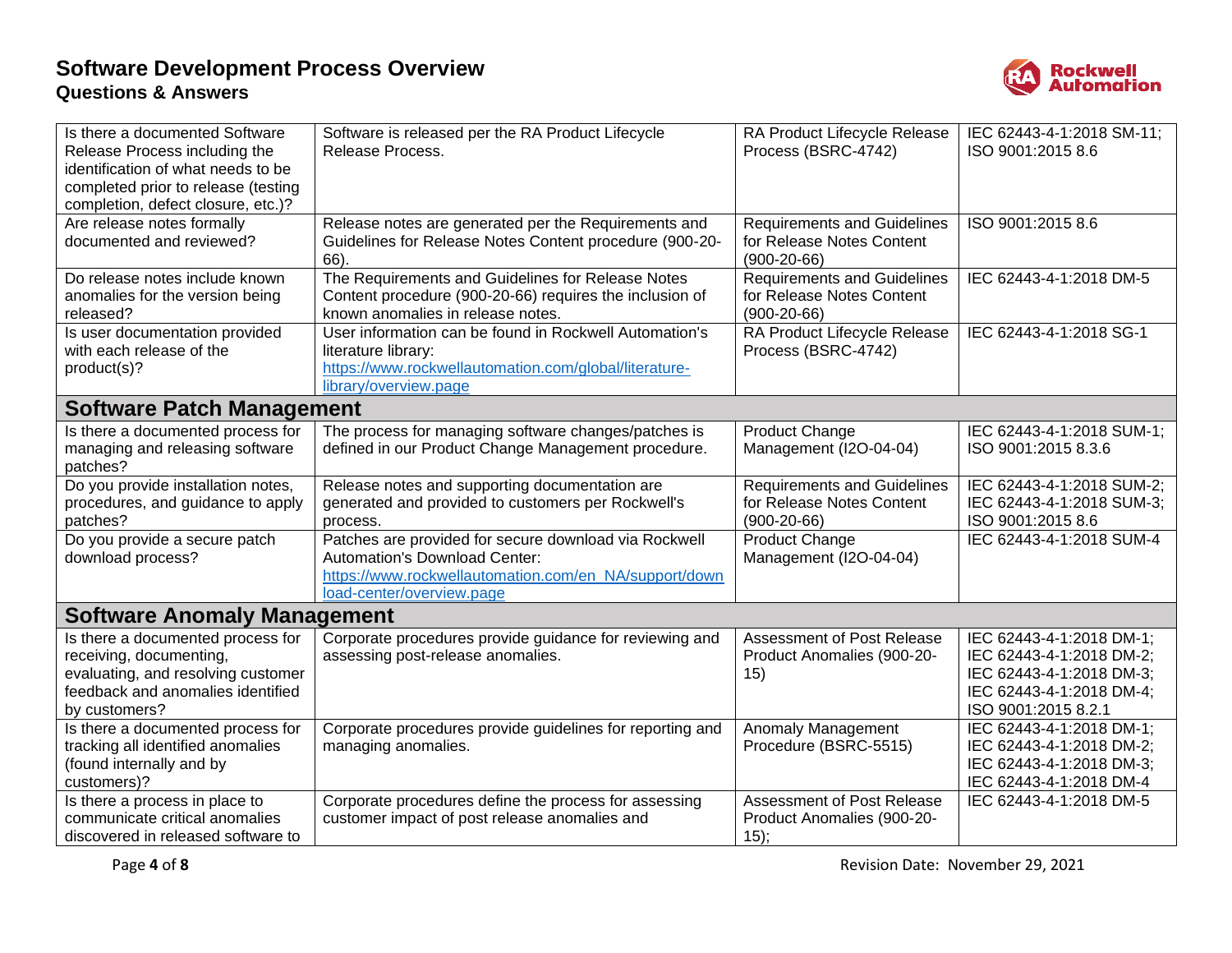

| customers using the software<br>version?                                                                               | determining appropriate field actions based on customer<br>impact.                                                                                                                                                                                      | <b>Field Notifications for Post</b><br><b>Release Product Anomalies</b><br>$(900-20-20)$                                     |                                                                                                             |
|------------------------------------------------------------------------------------------------------------------------|---------------------------------------------------------------------------------------------------------------------------------------------------------------------------------------------------------------------------------------------------------|------------------------------------------------------------------------------------------------------------------------------|-------------------------------------------------------------------------------------------------------------|
| <b>Software Configuration &amp; Change Management</b>                                                                  |                                                                                                                                                                                                                                                         |                                                                                                                              |                                                                                                             |
| Is there a formal configuration /<br>change control procedure for<br>software?                                         | The RA Product Lifecycle Configuration Management<br>Process encompasses practices for managing<br>configuration items, baselines, and change requests.<br>Configuration management tools utilized by teams may<br>vary.                                | RA Product Lifecycle<br><b>Configuration Management</b><br>Process (BSRC-4740)                                               | IEC 62443-4-1:2018 SM-1;<br>ISO 9001:2015 8.3.6                                                             |
| Are changes to the software<br>approved?                                                                               | Software changes are managed through change requests<br>as defined in the RA Product Lifecycle Change<br>Management Process.                                                                                                                            | RA Product Lifecycle Change<br><b>Management Process</b><br>(BSRC-4743)                                                      | IEC 62443-4-1:2018 SM-1;<br>ISO 9001:2015 8.3.6                                                             |
| <b>Customer Support</b>                                                                                                |                                                                                                                                                                                                                                                         |                                                                                                                              |                                                                                                             |
| Is customer support provided for<br>product(s)? Are there any user<br>community/support groups for your<br>product(s)? | An overview of Rockwell Automation's technical support<br>can be found on our support page:<br>https://www.rockwellautomation.com/global/support/overvi<br>ew.page<br>Additional support, including customer support groups,                            | See referenced support page<br>in response                                                                                   | ISO 9001:2015 8.2.1                                                                                         |
|                                                                                                                        | can be found through Rockwell Automation's<br>Knowledgebase: https://rockwellautomation.custhelp.com/                                                                                                                                                   |                                                                                                                              |                                                                                                             |
| Is training available for your<br>products?                                                                            | Training is provided on-site, virtually, and web-based.<br>Available options can be found on the Rockwell<br>Automation's website:<br>https://www.rockwellautomation.com/en-<br>us/support/training.html                                                | See referenced training page<br>in response                                                                                  | ISO 9001:2015 8.2.1                                                                                         |
| Are older versions of the<br>product(s) supported?                                                                     | Product lifecycle information can be found at:<br>https://www.rockwellautomation.com/global/solutions-<br>services/capabilities/migration-solutions/product-<br>search/overview.page                                                                    | See referenced product<br>lifecycle page in response                                                                         | N/A                                                                                                         |
| <b>Security Vulnerability Management</b>                                                                               |                                                                                                                                                                                                                                                         |                                                                                                                              |                                                                                                             |
| Does your company have a<br>documented security policy?                                                                | Rockwell Automation has a documented security policy.                                                                                                                                                                                                   | <b>RA Product Security</b><br>Management Policy (980-01-<br>02)                                                              | IEC 62443-4-1:2018 SM-1                                                                                     |
| Is there a documented process for<br>assessing and tracking all<br>identified security-related issues to<br>closure?   | For anomalies with potential security vulnerabilities, the<br>anomaly will also go through the Product Security Incident<br>Response Team (PSIRT) triage process where Security<br>SMEs establish a CVSS score, disposition and drive to<br>resolution. | Anomaly Management<br>Procedure (BSRC-5515);<br><b>RA Security Vulnerability</b><br><b>Management Process</b><br>(BSRC-4741) | IEC 62443-4-1:2018 DM-1;<br>IEC 62443-4-1:2018 DM-2;<br>IEC 62443-4-1:2018 DM-3;<br>IEC 62443-4-1:2018 DM-4 |

Page **5** of **8** Revision Date: November 29, 2021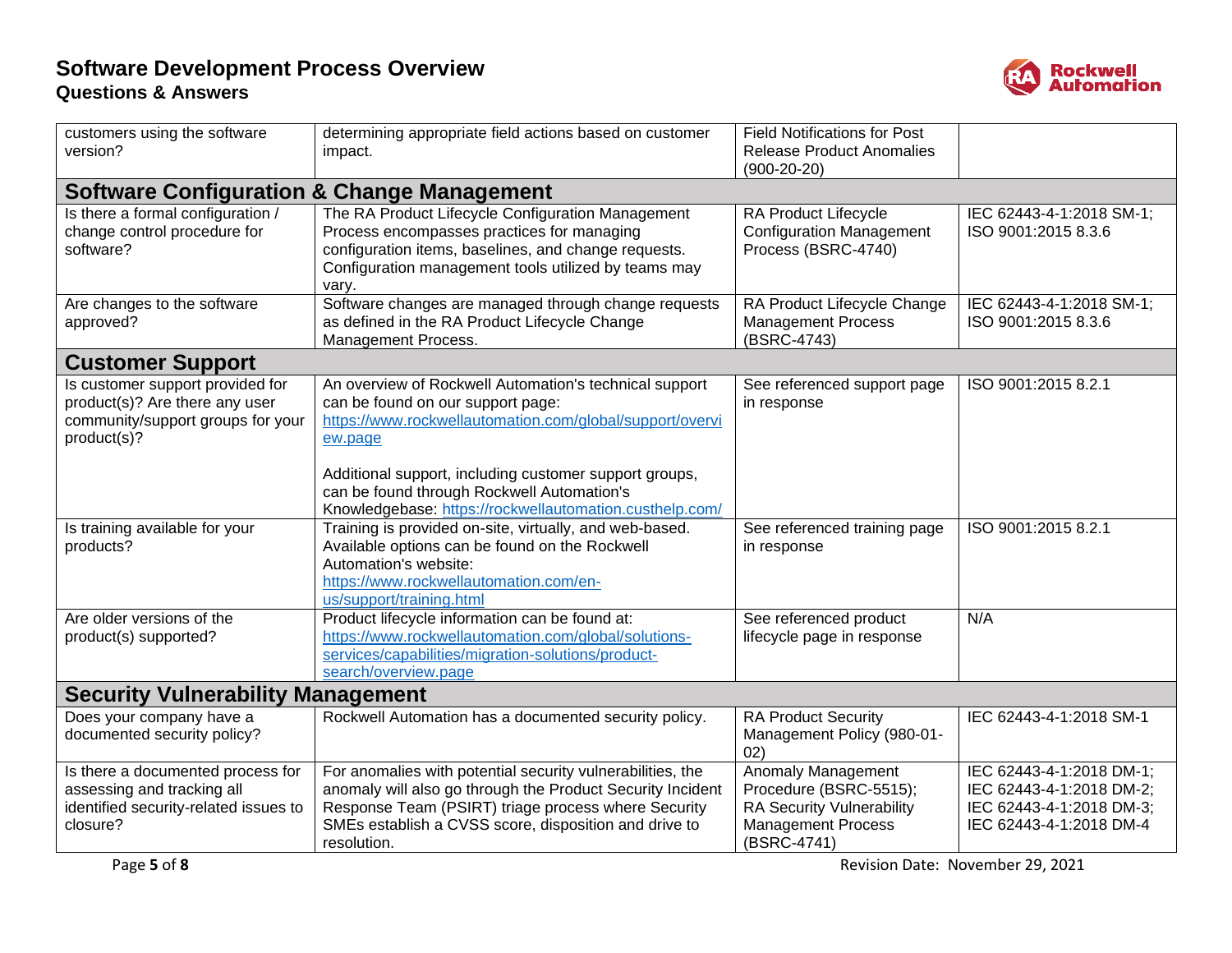

| Is there a process in place to<br>communicate reportable security-<br>related issues to customers?                     | The RA Security Vulnerability Management Process<br>defines the process for receiving, tracking, investigating,<br>assessing, and communicating security vulnerabilities<br>associated with the use of Rockwell Automation products.                                                                                                                                                            | RA Security Vulnerability<br><b>Management Process</b><br>(BSRC-4741)                                                                                                                                  | IEC 62443-4-1:2018 DM-5                          |
|------------------------------------------------------------------------------------------------------------------------|-------------------------------------------------------------------------------------------------------------------------------------------------------------------------------------------------------------------------------------------------------------------------------------------------------------------------------------------------------------------------------------------------|--------------------------------------------------------------------------------------------------------------------------------------------------------------------------------------------------------|--------------------------------------------------|
| <b>Risk Management</b>                                                                                                 |                                                                                                                                                                                                                                                                                                                                                                                                 |                                                                                                                                                                                                        |                                                  |
| Is there a documented process for<br>risk management, including risk<br>identification, evaluation, and<br>mitigation? | The RA Product Lifecycle Process includes specific<br>processes for general Risk Management and Threat<br>Modeling, specific to cybersecurity.                                                                                                                                                                                                                                                  | RA Product Lifecycle Risk<br><b>Assessment Process (BSRC-</b><br>$4735$ ;<br>RA Product Lifecycle Threat<br><b>Modeling Process (BSRC-</b><br>4736)                                                    | IEC 62443-4-1:2018 DM-3;<br>ISO 9001:2015 6.1    |
| <b>Software Project Monitoring</b>                                                                                     |                                                                                                                                                                                                                                                                                                                                                                                                 |                                                                                                                                                                                                        |                                                  |
| Are there procedures for tracking<br>project progress and status,<br>including effective issue and risk<br>monitoring? | The Product Planning & Governance Process (i.e.,<br>Common Product Development Process) defines the<br>planning and control of all efforts and tasks necessary to<br>execute the product lifecycle processes.<br>Risks are managed per the RA Product Lifecycle Process,<br>which includes specific processes for general Risk<br>Management and Threat Modeling, specific to<br>cybersecurity. | <b>Common Product</b><br>Development (900-20-36);<br>RA Product Lifecycle Risk<br><b>Assessment Process (BSRC-</b><br>4735);<br>RA Product Lifecycle Threat<br><b>Modeling Process (BSRC-</b><br>4736) | ISO 9001:2015 9.1                                |
| <b>Continuous Improvement</b>                                                                                          |                                                                                                                                                                                                                                                                                                                                                                                                 |                                                                                                                                                                                                        |                                                  |
| Are processes continuously<br>improved?                                                                                | The RA Product Lifecycle processes are continually<br>improved to include new industry best practices and to<br>meet the needs of Rockwell Automation per the RA<br>Product Lifecycle Governance Process.                                                                                                                                                                                       | RA Product Lifecycle<br><b>Governance Process (BSRC-</b><br>4744)                                                                                                                                      | IEC 62443-4-1:2018 SM-13;<br>ISO 9001:2015 9.1.3 |
| <b>Quality Management</b>                                                                                              |                                                                                                                                                                                                                                                                                                                                                                                                 |                                                                                                                                                                                                        |                                                  |
| Is there a process to verify all<br>applicable processes have been<br>completed prior to product<br>release?           | Product Quality Plans are developed per the RA Product<br>Lifecycle Quality Verification Process. The Product<br>Quality Plan identifies the assessment/audit plans for the<br>product.                                                                                                                                                                                                         | RA Product Lifecycle Quality<br>Verification Process (BSRC-<br>4850)                                                                                                                                   | IEC 62443-4-1:2018 SM-12;<br>ISO 9001:2015 9.1.3 |
| Are quality metrics defined and<br>tracked to monitor software<br>development?                                         | Product Quality Plans are developed per the RA Product<br>Lifecycle Quality Verification Process. Quality Plans<br>identify the product specific quality goals and indicators to<br>monitor throughout the development lifecycle.                                                                                                                                                               | RA Product Lifecycle Quality<br>Verification Process (BSRC-<br>4850)                                                                                                                                   | IEC 62443-4-1:2018 SM-12;<br>ISO 9001:2015 9.1.3 |
| <b>Software Development Tools</b>                                                                                      |                                                                                                                                                                                                                                                                                                                                                                                                 |                                                                                                                                                                                                        |                                                  |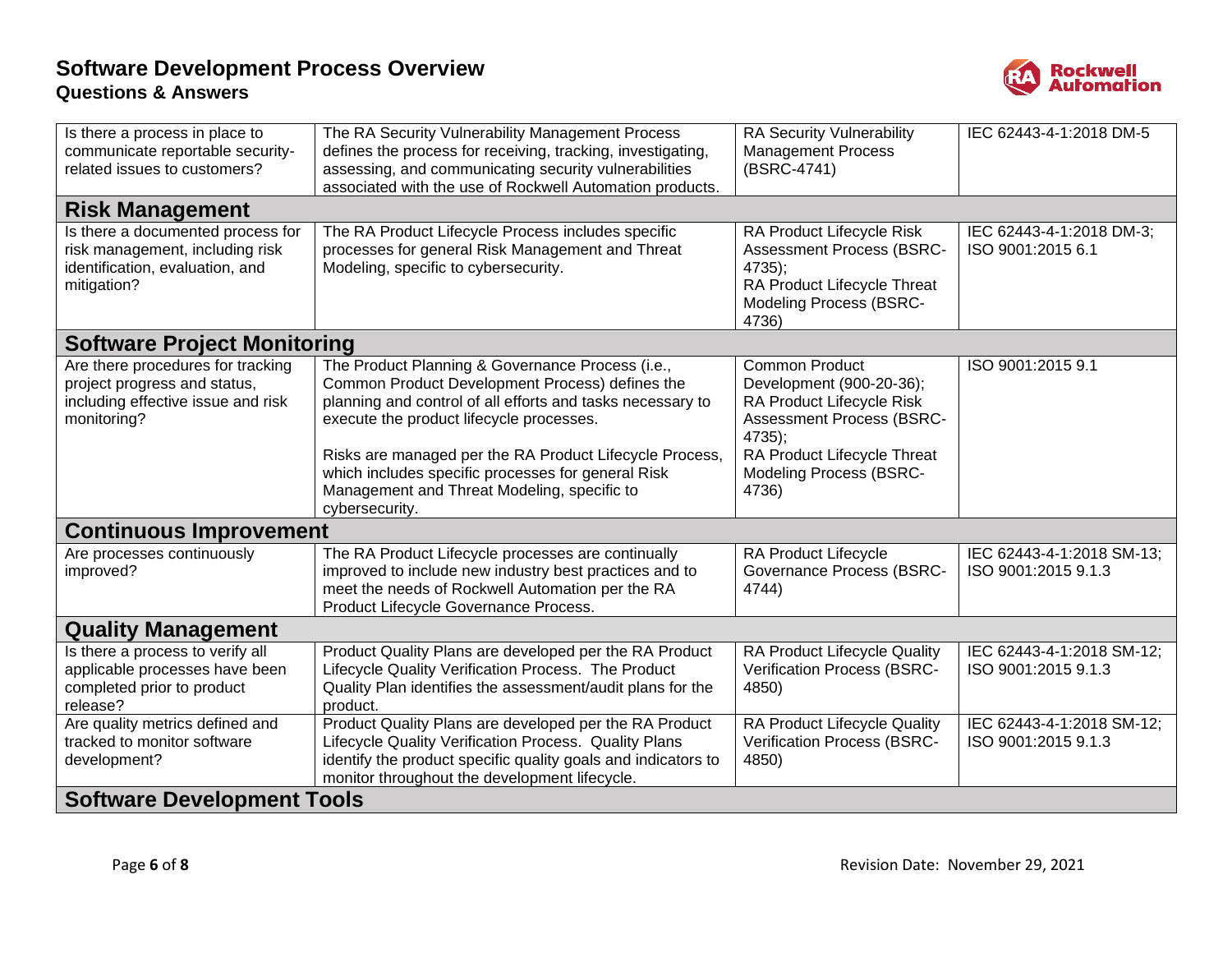

| What tools are used when<br>developing your software<br>products?                       | A variety of engineering tools are utilized by our teams to<br>improve code quality and control change/configurations,<br>including, but not limited to, JIRA, JAMA, qTest, GIT,<br>SonarQube, CodeCollaborator, Jenkins, Doxygen, etc.                                                                                                                                                                                                 | N/A                                                                                              | N/A                                                                        |
|-----------------------------------------------------------------------------------------|-----------------------------------------------------------------------------------------------------------------------------------------------------------------------------------------------------------------------------------------------------------------------------------------------------------------------------------------------------------------------------------------------------------------------------------------|--------------------------------------------------------------------------------------------------|----------------------------------------------------------------------------|
| How is the security of the<br>development environment<br>maintained?                    | The development environment is controlled and<br>maintained per the Secure Development Environment<br>Policy.                                                                                                                                                                                                                                                                                                                           | Secure Development<br><b>Environment Policy</b>                                                  | IEC 62443-4-1:2018 SM-5                                                    |
| <b>Software Process Certifications (CMMI, etc.)</b>                                     |                                                                                                                                                                                                                                                                                                                                                                                                                                         |                                                                                                  |                                                                            |
| Is the organization CMMI certified?                                                     | Rockwell Automation's product development lifecycle<br>processes are built around industry best practices<br>including those required by CMMI and ISA/IEC 62443-4-1.<br>Rockwell's product development lifecycle processes are<br>ISA/IEC 62443-4-1 certified by TÜV Rhineland.<br>A link to our certificate can be found here -<br>http://literature.rockwellautomation.com/idc/groups/literatur<br>e/documents/ct/csm-ct001_-en-e.pdf | N/A                                                                                              | N/A                                                                        |
| <b>Employee Competency &amp; Training</b>                                               |                                                                                                                                                                                                                                                                                                                                                                                                                                         |                                                                                                  |                                                                            |
| How is employee competence<br>assured?                                                  | Interview criteria and performance reviews are used to<br>verify that new and existing employees are competent and<br>qualified to perform required tasks. Training, in various<br>forms, is deployed as required to meet the identified<br>needs.                                                                                                                                                                                      | <b>Training and Development</b><br>$(800-09-01)$                                                 | IEC 62443-4-1:2018 SM-4;<br>ISO 9001:2015 7.2                              |
| Is your staff trained on corporate<br>software development<br>procedures?               | Management is responsible for assessing training needs<br>and ensuring required training is completed. Training can<br>include on the job training, computer based training,<br>technical certifications/seminars or classroom sessions.<br>Staff is trained to follow the RA Product Lifecycle<br>processes.                                                                                                                           | RA Product Lifecycle Roles,<br>Responsibilities, and<br><b>Expertise Process (BSRC-</b><br>4720) | IEC 62443-4-1:2018 SM-4;<br>ISO 9001:2015 7.2                              |
| Are training records maintained?                                                        | Training records are documented per the Training and<br>Development Procedure.                                                                                                                                                                                                                                                                                                                                                          | <b>Training and Development</b><br>$(800-09-01)$                                                 | IEC 62443-4-1:2018 SM-4;<br>ISO 9001:2015 7.2                              |
| <b>Software Supplier Management</b>                                                     |                                                                                                                                                                                                                                                                                                                                                                                                                                         |                                                                                                  |                                                                            |
| How are software suppliers<br>managed?                                                  | Product software purchased by Business Units must<br>conform to specified requirements.                                                                                                                                                                                                                                                                                                                                                 | Software Supplier<br>Management Process (900-<br>$20-73)$                                        | IEC 62443-4-1:2018 SM-9;<br>IEC 62443-4-1:2018 SM-10;<br>ISO 9001:2015 8.4 |
| Is any part of the development<br>process outsourced or completed<br>by contract labor? | Contract labor force is seen as an extension of Rockwell<br>Automation's workforce and their work is governed by the<br>same standards and processes, such as the RA Product<br>Lifecycle.                                                                                                                                                                                                                                              | N/A                                                                                              | N/A                                                                        |